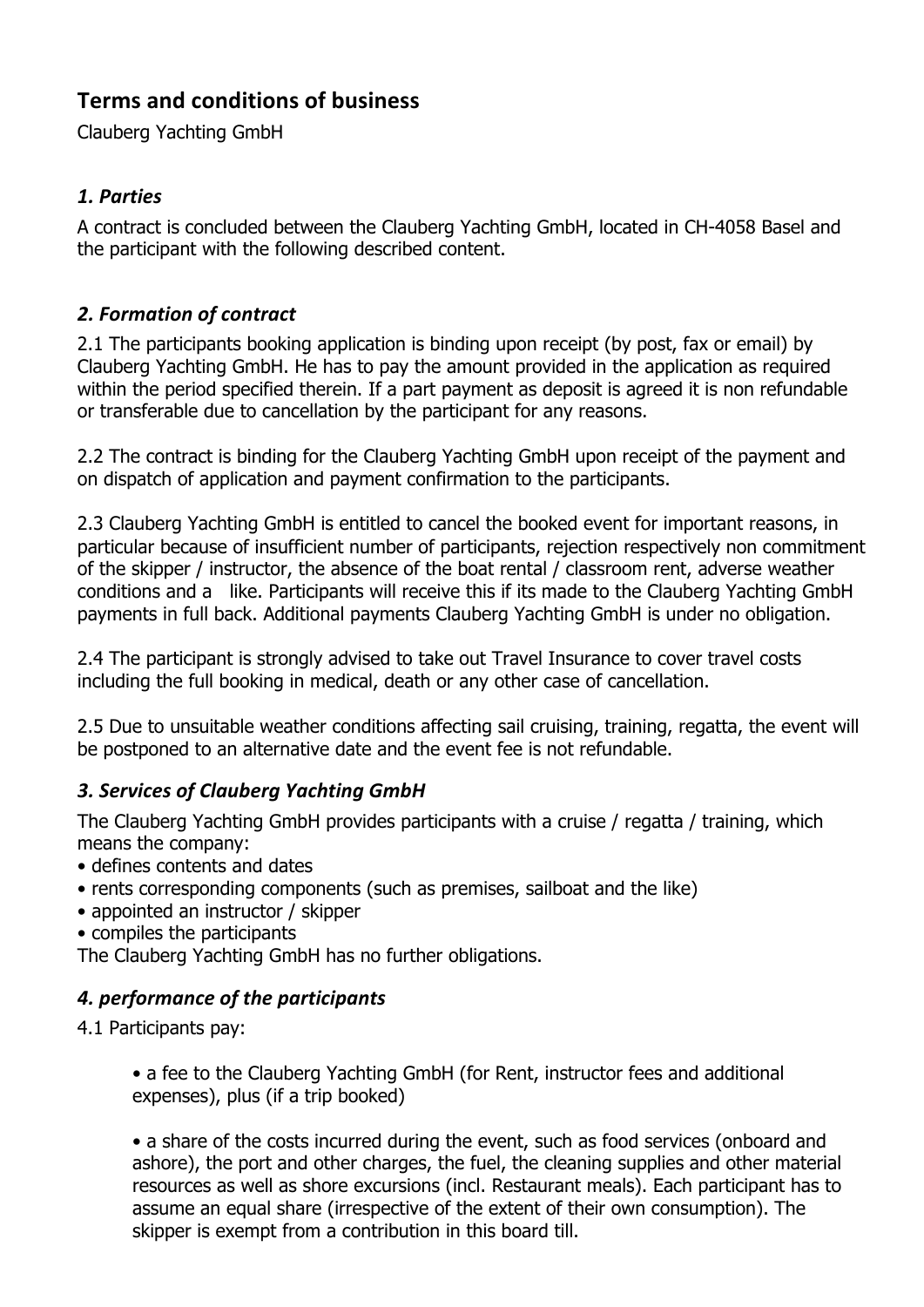4.2 The participants must meet the necessary requirements laid down in order to become certified. On board they actively participate according to their capabilities and skills in the work, in particular on the vessel's command and to the shopping and preparation of food and provisioning. Keeping the boat clean and in a tidy shape at all times.

4.3 Participants are required to strictly follow the instructions of the instructor / skipper during sailing / training to preserve peace and accept the general rules aboard - in particular concerning the safety!

4.4 Each subscriber is concerned about its own insurance, travel documents (passport, visa etc.).

4.5 Each participant is worried about his own equipment, especially appropriate clothing for the circumstances, personal medication, glasses / contact lenses, etc.

4.6 Each subscriber is taking on its own account and at their own risk, the arrival and departure, which means the journey to the venue and from the place of the event.

4.7 Paritcipants, who - for what ever reason - do not show up (on time), at the entire event, or parts of it, will have no refund of their payment. They are even concerned for a possible cancellation insurance.

#### *5. Implementation*

5.1 The instructor / skipper is competent and responsible for the training, navigation and the safety of participants. His instructions are to be followed.

5.2 At a serious offense against instructions of the instructor / skipper, in a serious disturbance of the board peace, in a matter of safety as well as health problems of individual participants of the instructor / skipper is entitled exclude / the person concerned / from further participation in the event , The person concerned, may require no refund of payments nor claim any (additional) costs if incurred.

5.3 The skipper sets due to the weather and the rules of good seamanship the details of events (such as departing times, route, shore excursions, meals, security measures), which may deviate by the original route targets if necessary.

5.4 Each subscriber is showing appropriate respect of the interests and needs of other participants and the board peace.

#### *6. Safety / Warranty / Liability*

6.1 Each subscriber is taking on his own risk part in an event. He / she is fully responsible for himself and has in particular for him / her arranged safety measures (eg creation of goggles, lifebelts and lifejackets, backup and below deck and in the water) to perform independently.

6.2 Each subscriber is obliged only to participate in an event if he / she possesses the necessary to physical and mental fitness and health, in particular, swimming in moving water.

6.3 Each subscriber is itself concerned for its own adequate insurance against the risks of such an event.